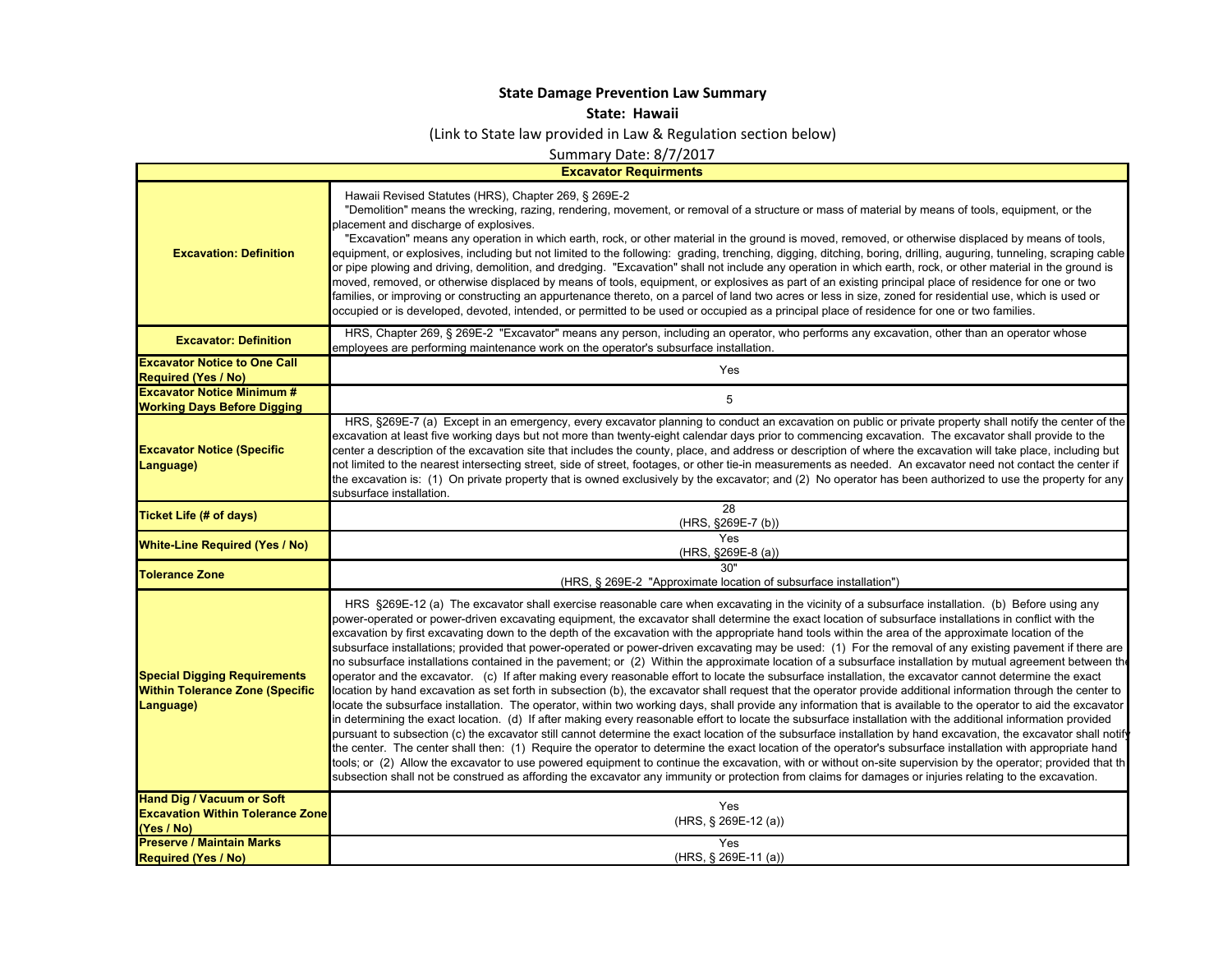| <b>Call Again If No Response from</b>                         | Yes                                                                                                                                                                                                                                                                                                   |
|---------------------------------------------------------------|-------------------------------------------------------------------------------------------------------------------------------------------------------------------------------------------------------------------------------------------------------------------------------------------------------|
| <b>Operator Or Signs Of Unmarked</b>                          | (HRS, § 269E-9 (b); § 269E-11)                                                                                                                                                                                                                                                                        |
| <b>Facilities (Yes / No)</b>                                  |                                                                                                                                                                                                                                                                                                       |
| <b>Notify One-Call if Marks Moved or</b>                      | Yes<br>(HRS, § 269E-11 (b))                                                                                                                                                                                                                                                                           |
| No Longer Visible (Yes / No)                                  |                                                                                                                                                                                                                                                                                                       |
| <b>Special Language Regarding</b>                             | No                                                                                                                                                                                                                                                                                                    |
| <b>Trenchless Technology (Yes / No)</b>                       |                                                                                                                                                                                                                                                                                                       |
| <b>Separate Locate Request</b>                                |                                                                                                                                                                                                                                                                                                       |
| <b>Required for Each Excavator (Yes)</b>                      | Yes                                                                                                                                                                                                                                                                                                   |
| / No)                                                         | (HRS, § 269E-7 (a))                                                                                                                                                                                                                                                                                   |
| <b>Notify Operator of Damage (Yes /</b>                       | Yes                                                                                                                                                                                                                                                                                                   |
| No)                                                           | (HRS, § 269E-12 (e))                                                                                                                                                                                                                                                                                  |
| <b>Notify One Call Center of Damage</b>                       | No                                                                                                                                                                                                                                                                                                    |
| (Yes / No)                                                    |                                                                                                                                                                                                                                                                                                       |
| <b>Call 911 if Hazardous Materials</b>                        | Yes                                                                                                                                                                                                                                                                                                   |
| <b>Released (Yes / No)</b>                                    | (HRS, § 269E-12 (f))                                                                                                                                                                                                                                                                                  |
| <b>Notice Exemptions (Yes / No)</b>                           | Yes                                                                                                                                                                                                                                                                                                   |
|                                                               | HRS, § 269E-2 Definitions. As used in this [chapter], unless the context clearly requires otherwise:                                                                                                                                                                                                  |
|                                                               | "Excavation" means  "Excavation" shall not include any operation in which earth, rock, or other material in the ground is moved, removed, or otherwise                                                                                                                                                |
|                                                               | displaced by means of tools, equipment, or explosives as part of an existing principal place of residence for one or two families, or improving or constructing                                                                                                                                       |
| <b>Notice Exemptions (Specific</b>                            | an appurtenance thereto, on a parcel of land two acres or less in size, zoned for residential use, which is used or occupied or is developed, devoted,                                                                                                                                                |
| Language))                                                    | intended, or permitted to be used or occupied as a principal place of residence for one or two families.                                                                                                                                                                                              |
|                                                               | "Excavator" means any person, including an operator, who performs any excavation, other than an operator whose employees are performing                                                                                                                                                               |
|                                                               | maintenance work on the operator's subsurface installation.                                                                                                                                                                                                                                           |
|                                                               | § 269E-7 (a)  An excavator need not contact the center if the excavation is: (1) On private property that is owned exclusively by the excavator; and (2)<br>No operator has been authorized to use the property for any subsurface installation.                                                      |
|                                                               | <b>Operator Response</b>                                                                                                                                                                                                                                                                              |
| Minimum # Days for Operator to                                |                                                                                                                                                                                                                                                                                                       |
| <b>Respond After Receiving Notice</b>                         | 5                                                                                                                                                                                                                                                                                                     |
| (Generally)                                                   |                                                                                                                                                                                                                                                                                                       |
|                                                               |                                                                                                                                                                                                                                                                                                       |
|                                                               | HRS, § 269E-9 (a) Any operator who receives timely notification from the center of any proposed excavation work pursuant to section 269E-7(b) shall                                                                                                                                                   |
|                                                               | within five working days of that notification or before the start of the excavation work, whichever is later, or at a later time mutually agreeable to the operator                                                                                                                                   |
|                                                               | and the excavator: (1) Advise the excavator that the operator does not operate any subsurface installations that may be affected by the excavation; (2)                                                                                                                                               |
|                                                               | Advise the excavator of the approximate location of the operator's subsurface installations that may be affected by the excavation to the extent and degree                                                                                                                                           |
| <b>Operator Requirements to</b>                               | of accuracy that the information is available in the records of the operator; (3) Make available to the excavator, for inspection and copying at the                                                                                                                                                  |
| <b>Respond to Locate Notification</b>                         | excavator's expense, information in that specific operator's or agency's records on the approximate location of that specific operator's or agency's                                                                                                                                                  |
| (Specific Language)                                           | subsurface installations that may be affected by the excavation to the extent and degree of accuracy that the information is available in that specific                                                                                                                                               |
|                                                               | operator's or agency's records; or (4) Locate and field mark in conformance with the American Public Works Association Uniform Color Code the<br>approximate location and the number of subsurface installations that may be affected by the excavation to the extent and degree of accuracy that the |
|                                                               | information is available as determined through the use of standard locating techniques or based on the records of the operator. The operator shall promptly                                                                                                                                           |
|                                                               | notify the center when the operator has fulfilled the requirements of this section.                                                                                                                                                                                                                   |
|                                                               |                                                                                                                                                                                                                                                                                                       |
| <b>Minimum Standards for Locator</b>                          | No                                                                                                                                                                                                                                                                                                    |
| <b>Qualifications (Yes / No)</b>                              |                                                                                                                                                                                                                                                                                                       |
| <b>Minimum Standards for Locator</b>                          |                                                                                                                                                                                                                                                                                                       |
| <b>Qualifications</b>                                         | Not addressed.                                                                                                                                                                                                                                                                                        |
| (Specific Language)<br><b>Law Specifies Marking Standards</b> |                                                                                                                                                                                                                                                                                                       |
| <b>Other Than Color</b>                                       | Yes                                                                                                                                                                                                                                                                                                   |
| (Yes / No)                                                    |                                                                                                                                                                                                                                                                                                       |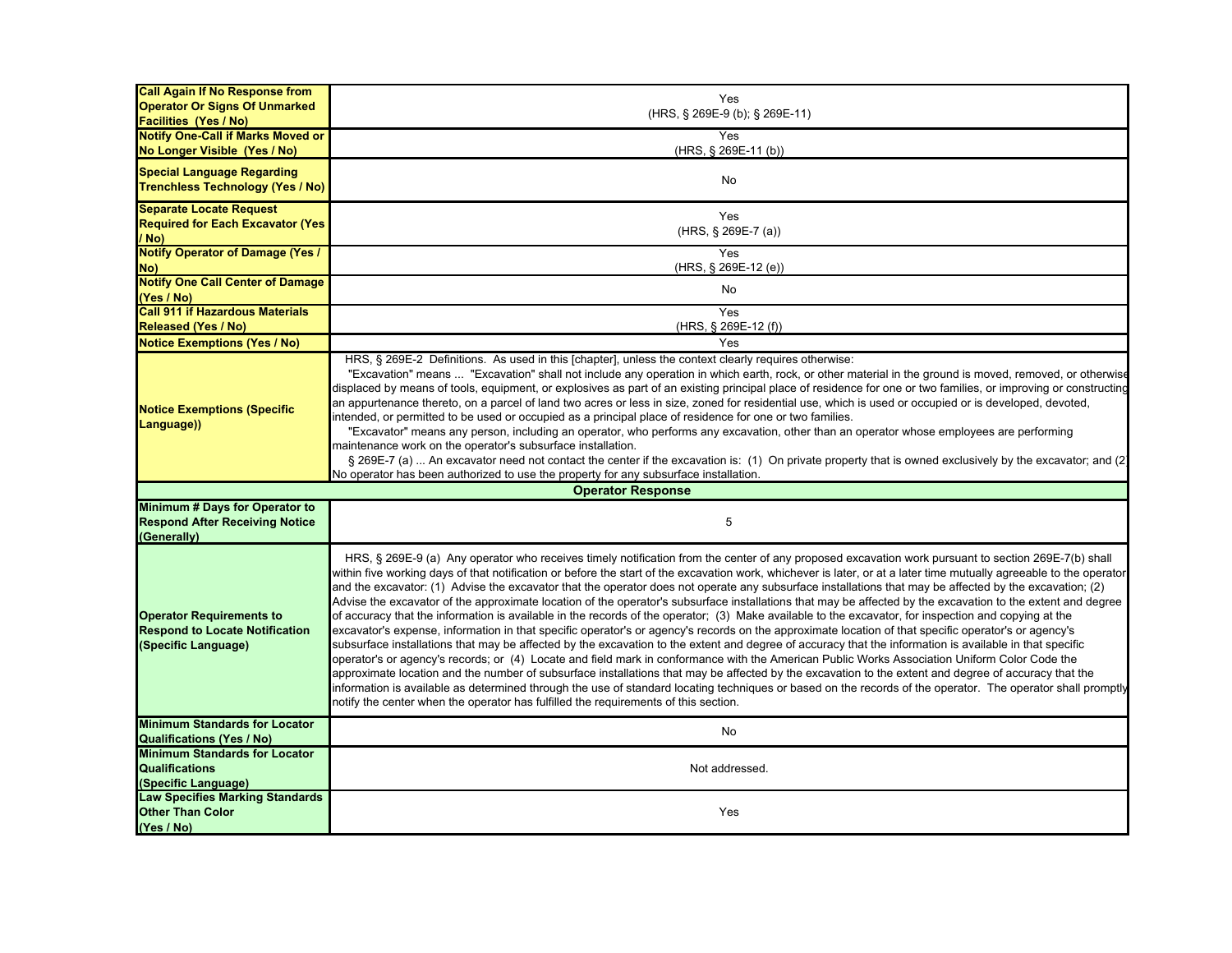| <b>Law Specifies Marking Standards</b><br><b>Other Than Color (Specific</b><br>Language)                                                   | HRS, § 269E-9 (a) Any operator who receives timely notification from the center of any proposed excavation work pursuant to section 269E-7(b) shall<br>within five working days  (4) Locate and field mark in conformance with the American Public Works Association Uniform Color Code the approximate<br>location and the number of subsurface installations that may be affected by the excavation to the extent and degree of accuracy that the information is<br>available as determined through the use of standard locating techniques or based on the records of the operator.<br>Hawaii Administrative Rules (HAR), Title 6, Chapter 83, § 6-83-3. "Marking" means the use of stakes, paint, or other clearly identifiable materials to show<br>the field location of underground facilities, in accordance with the current color code standard of the American Public Works Association. Markings shall<br>include identification letters indicating the specific type of the underground facility.                                                                                                                                                                                                                                                                                                                                                                                                                                                                                                                                                                                                                                                                                 |
|--------------------------------------------------------------------------------------------------------------------------------------------|------------------------------------------------------------------------------------------------------------------------------------------------------------------------------------------------------------------------------------------------------------------------------------------------------------------------------------------------------------------------------------------------------------------------------------------------------------------------------------------------------------------------------------------------------------------------------------------------------------------------------------------------------------------------------------------------------------------------------------------------------------------------------------------------------------------------------------------------------------------------------------------------------------------------------------------------------------------------------------------------------------------------------------------------------------------------------------------------------------------------------------------------------------------------------------------------------------------------------------------------------------------------------------------------------------------------------------------------------------------------------------------------------------------------------------------------------------------------------------------------------------------------------------------------------------------------------------------------------------------------------------------------------------------------------------------------|
| Law Includes Specific Language<br>For Operators To Locate Sewer<br>Laterals (Yes / No)                                                     | No                                                                                                                                                                                                                                                                                                                                                                                                                                                                                                                                                                                                                                                                                                                                                                                                                                                                                                                                                                                                                                                                                                                                                                                                                                                                                                                                                                                                                                                                                                                                                                                                                                                                                             |
| Law Includes Specific Language<br><b>For Operators To Locate</b><br><b>Abandoned Facilities (Yes / No)</b>                                 | No                                                                                                                                                                                                                                                                                                                                                                                                                                                                                                                                                                                                                                                                                                                                                                                                                                                                                                                                                                                                                                                                                                                                                                                                                                                                                                                                                                                                                                                                                                                                                                                                                                                                                             |
| <b>Operator Must Locate Abandoned</b><br><b>Facilities</b><br>(Specific Language)                                                          | Not addressed.                                                                                                                                                                                                                                                                                                                                                                                                                                                                                                                                                                                                                                                                                                                                                                                                                                                                                                                                                                                                                                                                                                                                                                                                                                                                                                                                                                                                                                                                                                                                                                                                                                                                                 |
| <b>Positive Response Required -</b><br><b>Operator Contact Excavator</b><br>(Yes / No)                                                     | Yes                                                                                                                                                                                                                                                                                                                                                                                                                                                                                                                                                                                                                                                                                                                                                                                                                                                                                                                                                                                                                                                                                                                                                                                                                                                                                                                                                                                                                                                                                                                                                                                                                                                                                            |
| <b>Positive Response Required -</b><br><b>Operator Contact Excavator</b><br>(Specific Language)                                            | HRS, § 269E-9 (a) Any operator who receives timely notification from the center of any proposed excavation work pursuant to section 269E-7(b) shall<br>within five working days of that notification or before the start of the excavation work, whichever is later, or at a later time mutually agreeable to the operator<br>and the excavator: (1) Advise the excavator that the operator does not operate any subsurface installations that may be affected by the excavation; (2)<br>Advise the excavator of the approximate location of the operator's subsurface installations that may be affected by the excavation to the extent and degree<br>of accuracy that the information is available in the records of the operator; (3) Make available to the excavator, for inspection and copying at the<br>excavator's expense, information in that specific operator's or agency's records on the approximate location of that specific operator's or agency's<br>subsurface installations that may be affected by the excavation to the extent and degree of accuracy that the information is available in that specific<br>operator's or agency's records; or (4) Locate and field mark in conformance with the American Public Works Association Uniform Color Code the<br>approximate location and the number of subsurface installations that may be affected by the excavation to the extent and degree of accuracy that the<br>information is available as determined through the use of standard locating techniques or based on the records of the operator. The operator shall promptly<br>notify the center when the operator has fulfilled the requirements of this section. |
| <b>Positive Response Required -</b><br><b>Operator Contact One Call Center</b><br>(Yes / No)                                               | Yes                                                                                                                                                                                                                                                                                                                                                                                                                                                                                                                                                                                                                                                                                                                                                                                                                                                                                                                                                                                                                                                                                                                                                                                                                                                                                                                                                                                                                                                                                                                                                                                                                                                                                            |
| <b>Positive Response Required -</b><br><b>Operator Contact One Call Center</b><br>(Specific Language)                                      | HRS, § 269E-9 (a) Any operator who receives timely notification from the center of any proposed excavation work pursuant to section 269E-7(b) shall<br>within five working days of that notification or before the start of the excavation work, whichever is later, or at a later time mutually agreeable to the operator<br>and the excavator:  The operator shall promptly notify the center when the operator has fulfilled the requirements of this section.                                                                                                                                                                                                                                                                                                                                                                                                                                                                                                                                                                                                                                                                                                                                                                                                                                                                                                                                                                                                                                                                                                                                                                                                                              |
| <b>Positive Response - One-Call</b><br><b>Automated (Yes / No)</b>                                                                         | No                                                                                                                                                                                                                                                                                                                                                                                                                                                                                                                                                                                                                                                                                                                                                                                                                                                                                                                                                                                                                                                                                                                                                                                                                                                                                                                                                                                                                                                                                                                                                                                                                                                                                             |
| <b>Operator Must Provide One-Call</b><br><b>Center with Information On</b><br><b>Locations of Buried Facilities (Yes)</b><br>/ No)         | Yes                                                                                                                                                                                                                                                                                                                                                                                                                                                                                                                                                                                                                                                                                                                                                                                                                                                                                                                                                                                                                                                                                                                                                                                                                                                                                                                                                                                                                                                                                                                                                                                                                                                                                            |
| <b>Operator Must Provide One-Call</b><br><b>Center with Information On</b><br><b>Locations of Buried Facilities</b><br>(Specific Language) | HRS, § 269E-5 (b) Pursuant to rules adopted by the commission, all operators shall furnish to the center information relating to subsurface installations<br>that the center may use to identify operators known to have subsurface installations in the area of a proposed excavation; provided that operators shall not<br>be required to furnish to the center information relating to subsurface installations that are deemed confidential or proprietary.                                                                                                                                                                                                                                                                                                                                                                                                                                                                                                                                                                                                                                                                                                                                                                                                                                                                                                                                                                                                                                                                                                                                                                                                                                |
| <b>Operator Must Update Information</b><br><b>On Locations of Buried Facilities</b><br>(Yes / No)                                          | Yes                                                                                                                                                                                                                                                                                                                                                                                                                                                                                                                                                                                                                                                                                                                                                                                                                                                                                                                                                                                                                                                                                                                                                                                                                                                                                                                                                                                                                                                                                                                                                                                                                                                                                            |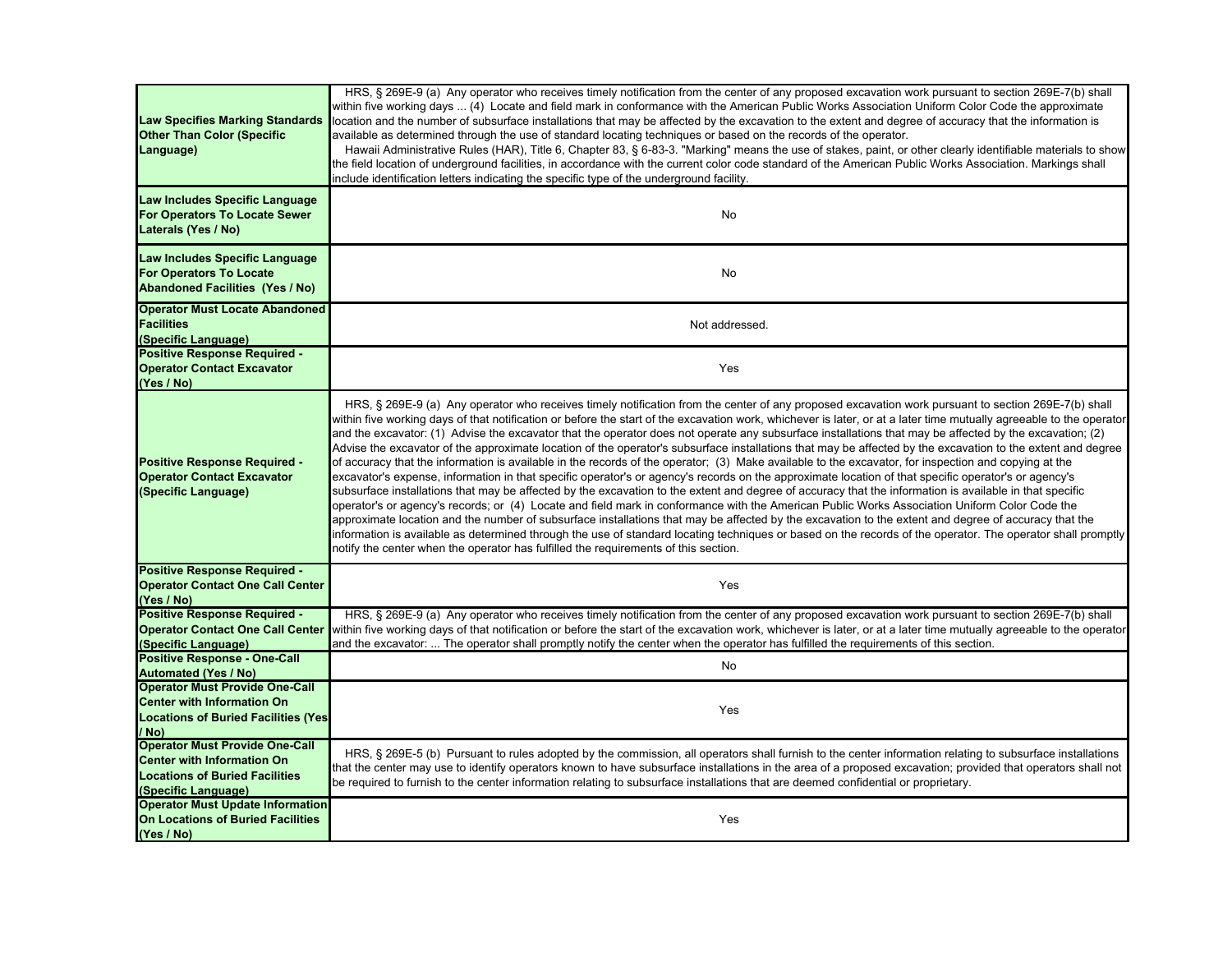| <b>Operator Must Update Information</b><br>On Locations of Buried Facilities<br>(Specific Language) | HAR, Title 6, Chapter 83, § 6-83-43, Subsurface facility information updates. (a) Once each year, a subsurface facility operator shall be notified by the<br>center that it should submit updated subsurface installation information to the center in a form compatible with the mapping and data system capabilities of<br>the center. (b) If the operator's information relating to its subsurface facilities has not changed during the course of the previous calendar year, the operator<br>need not respond to the center request for updates.                                                                                                                                                                                                                                                                                                                                                                                                                                                                                                                                                                                                                                                                                                                                                                                                                                                                                                                                                                                                                                                                                                                                                                                                                                                                                                                                                                                                                                                                                                                                                                                                                                                                                                                                                                                                                                                                                                                                                                            |  |
|-----------------------------------------------------------------------------------------------------|----------------------------------------------------------------------------------------------------------------------------------------------------------------------------------------------------------------------------------------------------------------------------------------------------------------------------------------------------------------------------------------------------------------------------------------------------------------------------------------------------------------------------------------------------------------------------------------------------------------------------------------------------------------------------------------------------------------------------------------------------------------------------------------------------------------------------------------------------------------------------------------------------------------------------------------------------------------------------------------------------------------------------------------------------------------------------------------------------------------------------------------------------------------------------------------------------------------------------------------------------------------------------------------------------------------------------------------------------------------------------------------------------------------------------------------------------------------------------------------------------------------------------------------------------------------------------------------------------------------------------------------------------------------------------------------------------------------------------------------------------------------------------------------------------------------------------------------------------------------------------------------------------------------------------------------------------------------------------------------------------------------------------------------------------------------------------------------------------------------------------------------------------------------------------------------------------------------------------------------------------------------------------------------------------------------------------------------------------------------------------------------------------------------------------------------------------------------------------------------------------------------------------------|--|
| <b>New Facilities Must Be Locatable</b><br><b>Electronically</b><br>(Yes / No)                      | No                                                                                                                                                                                                                                                                                                                                                                                                                                                                                                                                                                                                                                                                                                                                                                                                                                                                                                                                                                                                                                                                                                                                                                                                                                                                                                                                                                                                                                                                                                                                                                                                                                                                                                                                                                                                                                                                                                                                                                                                                                                                                                                                                                                                                                                                                                                                                                                                                                                                                                                               |  |
| <b>New Facilities Must Be Locatable</b><br><b>Electronically (Specific Language)</b>                | Not addressed.                                                                                                                                                                                                                                                                                                                                                                                                                                                                                                                                                                                                                                                                                                                                                                                                                                                                                                                                                                                                                                                                                                                                                                                                                                                                                                                                                                                                                                                                                                                                                                                                                                                                                                                                                                                                                                                                                                                                                                                                                                                                                                                                                                                                                                                                                                                                                                                                                                                                                                                   |  |
| Design Request (Yes / No)                                                                           | No                                                                                                                                                                                                                                                                                                                                                                                                                                                                                                                                                                                                                                                                                                                                                                                                                                                                                                                                                                                                                                                                                                                                                                                                                                                                                                                                                                                                                                                                                                                                                                                                                                                                                                                                                                                                                                                                                                                                                                                                                                                                                                                                                                                                                                                                                                                                                                                                                                                                                                                               |  |
| <b>One Call, Enforcement, and Reporting</b>                                                         |                                                                                                                                                                                                                                                                                                                                                                                                                                                                                                                                                                                                                                                                                                                                                                                                                                                                                                                                                                                                                                                                                                                                                                                                                                                                                                                                                                                                                                                                                                                                                                                                                                                                                                                                                                                                                                                                                                                                                                                                                                                                                                                                                                                                                                                                                                                                                                                                                                                                                                                                  |  |
| <b>Mandatory One Call Membership</b><br>(Yes / No)                                                  | Yes<br>(HRS, § 269E-5 (b))                                                                                                                                                                                                                                                                                                                                                                                                                                                                                                                                                                                                                                                                                                                                                                                                                                                                                                                                                                                                                                                                                                                                                                                                                                                                                                                                                                                                                                                                                                                                                                                                                                                                                                                                                                                                                                                                                                                                                                                                                                                                                                                                                                                                                                                                                                                                                                                                                                                                                                       |  |
| <b>One Call Membership Exemptions</b><br>(Yes / No)                                                 | <b>No</b>                                                                                                                                                                                                                                                                                                                                                                                                                                                                                                                                                                                                                                                                                                                                                                                                                                                                                                                                                                                                                                                                                                                                                                                                                                                                                                                                                                                                                                                                                                                                                                                                                                                                                                                                                                                                                                                                                                                                                                                                                                                                                                                                                                                                                                                                                                                                                                                                                                                                                                                        |  |
| <b>One Call Membership Exemptions</b><br>(Specific Language)                                        | Not addressed                                                                                                                                                                                                                                                                                                                                                                                                                                                                                                                                                                                                                                                                                                                                                                                                                                                                                                                                                                                                                                                                                                                                                                                                                                                                                                                                                                                                                                                                                                                                                                                                                                                                                                                                                                                                                                                                                                                                                                                                                                                                                                                                                                                                                                                                                                                                                                                                                                                                                                                    |  |
| <b>One-Call Law Addresses Board</b><br>Make-Up (Yes / No)                                           | No                                                                                                                                                                                                                                                                                                                                                                                                                                                                                                                                                                                                                                                                                                                                                                                                                                                                                                                                                                                                                                                                                                                                                                                                                                                                                                                                                                                                                                                                                                                                                                                                                                                                                                                                                                                                                                                                                                                                                                                                                                                                                                                                                                                                                                                                                                                                                                                                                                                                                                                               |  |
| <b>One-Call Law Addresses Board</b>                                                                 | Not addressed                                                                                                                                                                                                                                                                                                                                                                                                                                                                                                                                                                                                                                                                                                                                                                                                                                                                                                                                                                                                                                                                                                                                                                                                                                                                                                                                                                                                                                                                                                                                                                                                                                                                                                                                                                                                                                                                                                                                                                                                                                                                                                                                                                                                                                                                                                                                                                                                                                                                                                                    |  |
| <b>Make-Up (Specific Language)</b><br><b>Separate Body Designated to</b>                            |                                                                                                                                                                                                                                                                                                                                                                                                                                                                                                                                                                                                                                                                                                                                                                                                                                                                                                                                                                                                                                                                                                                                                                                                                                                                                                                                                                                                                                                                                                                                                                                                                                                                                                                                                                                                                                                                                                                                                                                                                                                                                                                                                                                                                                                                                                                                                                                                                                                                                                                                  |  |
| <b>Advise Enforcement Authority</b><br>(Yes / No)                                                   | Yes                                                                                                                                                                                                                                                                                                                                                                                                                                                                                                                                                                                                                                                                                                                                                                                                                                                                                                                                                                                                                                                                                                                                                                                                                                                                                                                                                                                                                                                                                                                                                                                                                                                                                                                                                                                                                                                                                                                                                                                                                                                                                                                                                                                                                                                                                                                                                                                                                                                                                                                              |  |
| <b>Separate Body Designated to</b><br><b>Advise Enforcement Authority</b><br>(Specific Language)    | HRS, § 269E-4 One call center advisory committee. (a) The commission shall establish a one call center advisory committee as a governmental entity<br>as defined under chapter 662D to advise the commission in implementing this chapter. The committee shall consist of seventeen voting members and one<br>ex officio nonvoting member. Of the voting members: (1) Eleven shall be appointed by the commission to serve until successors are appointed by the<br>commission. The appointments shall be as follows: (A) One from the gas utility industry; (B) One from the electric utility industry; (C) One from the<br>telecommunications utility industry; (D) One from the pipeline operator industry; (E) Two from the General Contractors Association of Hawaii; (F) Two from<br>the Building Industry Association of Hawaii; (G) One from the cable service industry; (H) One from the water utility industry; and (I) One from the<br>wastewater industry; (2) One shall be the representative of the city and county of Honolulu designated by the mayor of the city and county of Honolulu; (3)<br>One shall be the representative of the county of Hawaii designated by the mayor of the county of Hawaii; (4) One shall be the representative of the county<br>Maui designated by the mayor of the county of Maui; (5) One shall be the representative of the county of Kauai designated by the mayor of the county of<br>Kauai; (6) One shall be the director of the state department of transportation, or the director's representative; and (7) One shall be the executive director of<br>the division of consumer advocacy, department of commerce and consumer affairs, or the executive director's representative. A representative of the<br>center shall serve as an ex officio nonvoting member of the committee. (b) No member shall receive any compensation for the member's services. (c)<br>The committee shall advise the commission on: (1) The establishment of rules; (2) The setting of appropriate fees and assessments for the administration<br>and operation of the center; (3) The selection of the center provider; (4) The enforcement of this chapter; and (5) Other aspects regarding the<br>establishment and operation of the center; provided that the committee shall not advise the commission in the exercise of the commission's quasi-judicial,<br>adjudicatory functions, or participate in the commission's deliberations. The committee shall be exempt from chapter 92. |  |
| <b>Penalties / Fines Excavators</b><br>(Yes / No)                                                   | Yes                                                                                                                                                                                                                                                                                                                                                                                                                                                                                                                                                                                                                                                                                                                                                                                                                                                                                                                                                                                                                                                                                                                                                                                                                                                                                                                                                                                                                                                                                                                                                                                                                                                                                                                                                                                                                                                                                                                                                                                                                                                                                                                                                                                                                                                                                                                                                                                                                                                                                                                              |  |
| <b>Penalties / Fines Excavators</b><br>(Specific Language)                                          | HRS, § 269E-14 (a) An action for the enforcement of penalties pursuant to this chapter shall be brought before the commission by the State, county,<br>excavator, or any operator. (b) Any excavator or operator who negligently violates, neglects, or fails in any particular instance to conform to or comply with<br>any requirement of this chapter or any order or rule of the commission: (1) Shall be subject to a civil penalty not to exceed \$5,000 per day for each day suc<br>violation, neglect, or failure continues, to be assessed by the commission after a hearing in accordance with chapter 91; provided that the maximum penalty<br>for related violations arising out of the same act, omission, or occurrence shall not exceed \$100,000; and (2) May be required, at the expense of the<br>violator, to participate in an educational program conducted by the center; provided that any excavator who negligently violates section 269E-7(a) shall be<br>required, at the expense of the excavator, to participate in an educational program conducted by the center                                                                                                                                                                                                                                                                                                                                                                                                                                                                                                                                                                                                                                                                                                                                                                                                                                                                                                                                                                                                                                                                                                                                                                                                                                                                                                                                                                                                                                   |  |